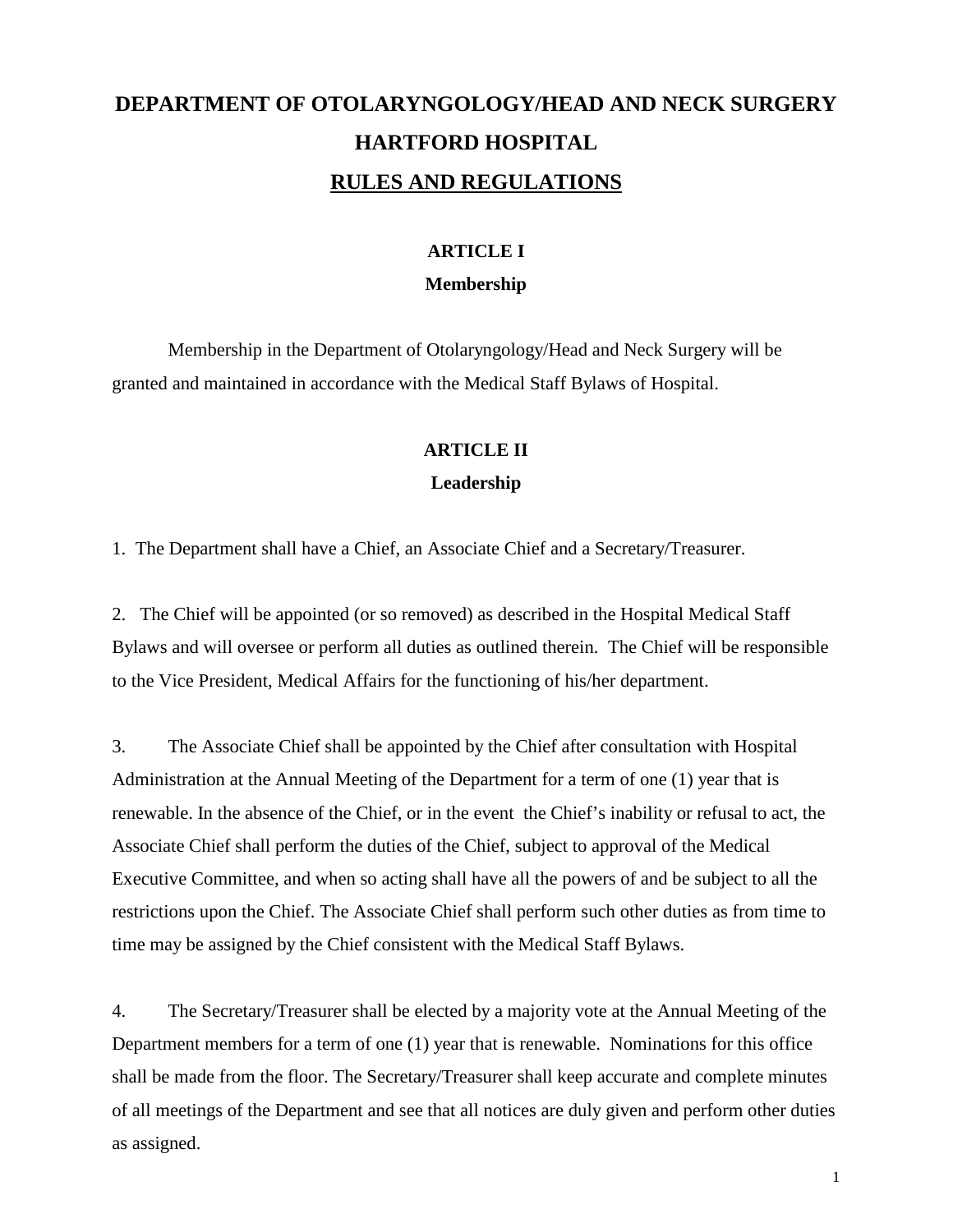5. If any appointed leadership position of the Department becomes vacant, it shall be filled at the next meeting of the Department.

# **ARTICLE III Divisions and Sections**

1. The Department shall be organized into Divisions/Sections as established by the Chief from time to time after consultation with and approval of Hospital Administration. Each Division will have a Division Director and each Section will have a Section Chief who will report to the Chief. The Division Director and Section Chief will be appointed by the Chief after consultation with and approval of Hospital Administration with input from the Executive Committee.

2. Membership in a Division/Section will be granted and maintained by application to and an appointment by the Chief of the Department with input from the Division Director consistent with Department policies and Hospital's Credentials policy.

3. Each Division and Section will have delineations of privileges for procedures and other activities developed by the Department and consistent with the Hospital Credentials policy

4. The Department shall be divided into the Sub-specialty Divisions as set forth in Attachment A.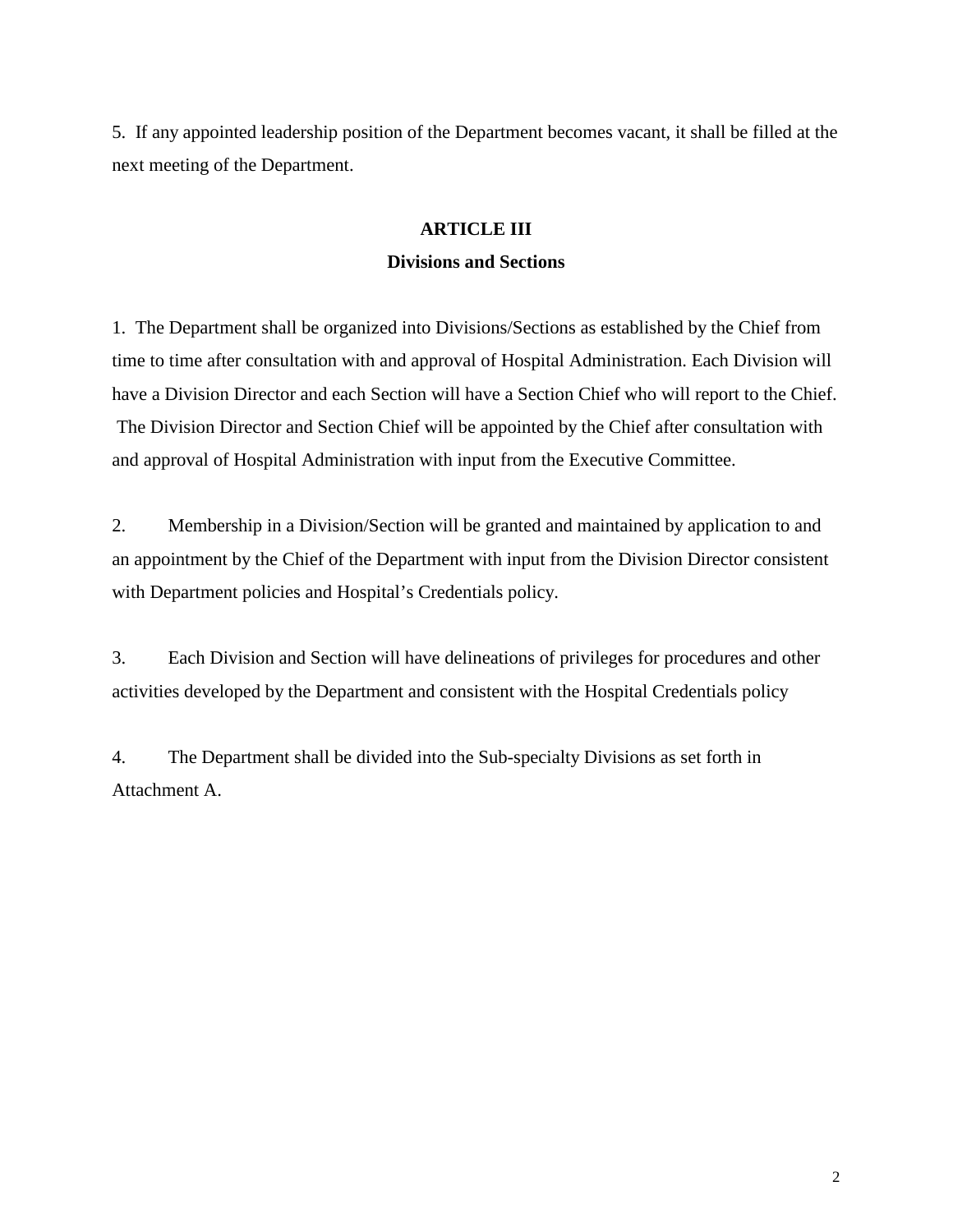# **ARTICLE IV Committees**

1. The Department shall have the standing committees outlined below. In addition, the Chief shall establish additional committees as needed, from time to time in accordance with the Medical Staff Bylaws.

2. **Executive Committee:** The Executive Committee of the Department shall consist of the Chief, the Associate Chief, and one (1) other member who shall be elected at the Annual Meeting of the Department from nominations made from the floor for a term of one ( 1 ) year, that is renewable. The Executive Committee shall serve as an advisory group to the Chief and shall be convened as requested by the Chief or any two (2) members of the Executive Committee.

3. **Quality/Peer Review Committee:** The Quality/Peer Review Committee of the Department shall consist of three (3) members, all appointed by the Chief for terms of one (1) year that are renewable, as well as ad- hoc members as required.. The committee will be responsible for ongoing data collection, analysis and evaluation of untoward events related to patient care, and developing corrective action plans to improve patient care.

4. The **Executive Committee** may serve as the **Quality/Peer Review Committee** in order to facilitate evaluation of QI data and propose and approve corrective action plans.

# **ARTICLE V Meetings**

1. The Chief shall schedule an Annual Meeting. Notice will be sent or posted in designated location(s), two weeks in advance.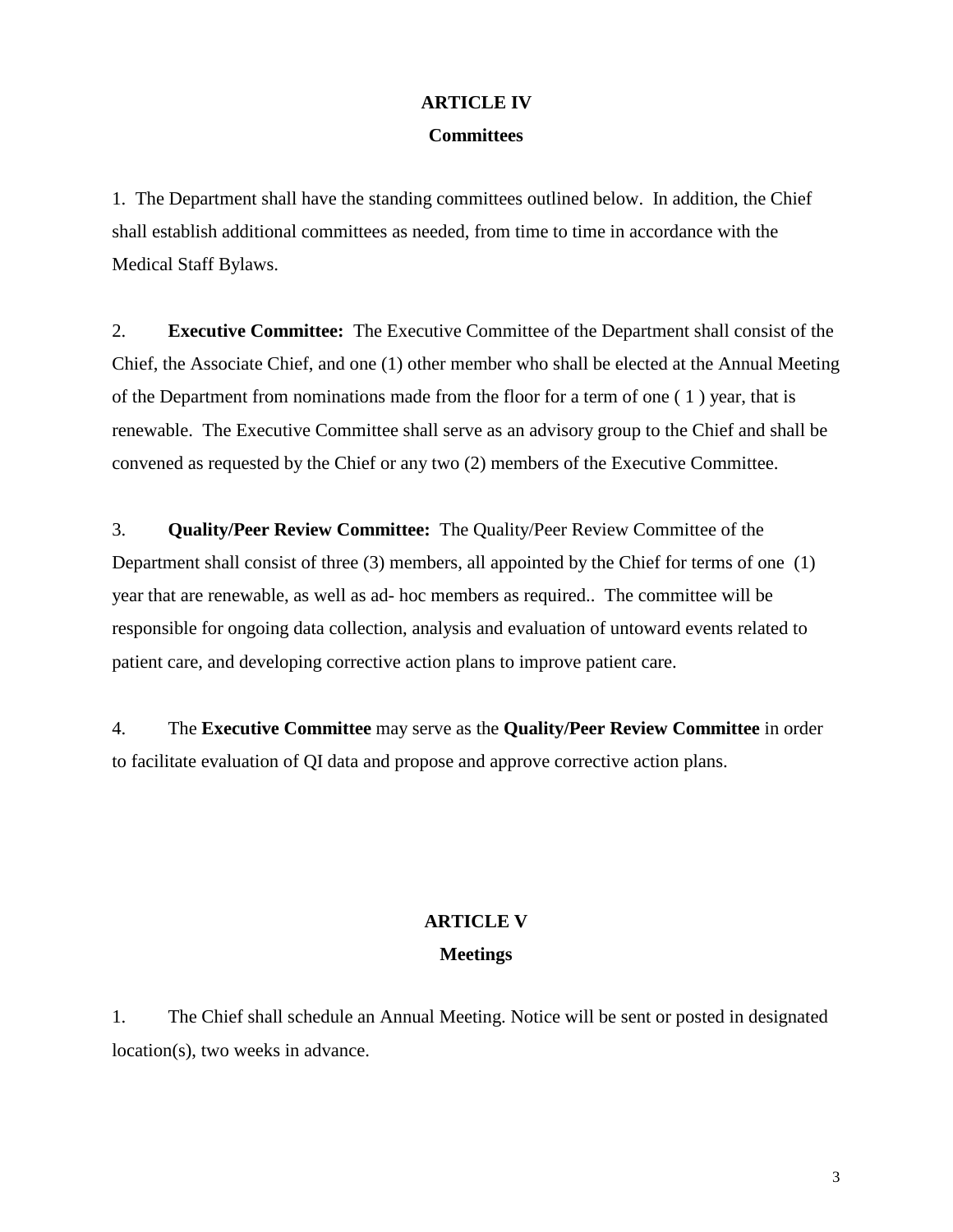2. The Chief shall schedule regular Department Meetings, at least quarterly each year. The agenda of the regular Department Meetings shall be prepared by the Chief. Notice will be sent or posted in designated location(s) two weeks in advance.

3. Special meetings may be called at the discretion of the Chief or on the written request of ten (10) percent of active staff members of the Department or at least two voting members (whichever is greater). Special meetings will have a minimum of 48 hours advance notice with date, time and place.

4. A quorum for the conduct of business at any Department meeting shall be those voting members present (but not less than two). Recommendations and actions shall be by consensus. If, in the discretion of the Chief, it is necessary to vote on an issue, that issue will be determined by a majority vote of those voting members present.

5. Minutes shall be taken at each Department and Committee meeting, and other meetings, as applicable, per the Hospital's Medical Staff bylaws. A record shall be made of those in attendance, recommendations made and votes per matter, and a summary of the actions that transpired. A summary of the recommendations and actions will be reported to the Medical Executive Committee.

#### **Article VI**

#### **Credentialing, Privileges and Special Privileges**

1. Individuals will be granted appointment or reappointment to the Hospital Medical Staff according to the Hospital Credentials Policy. Areas of subspecialty expertise requiring additional training, as well as other credentialing decisions or clinical matters relevant to the members of the Department, will be determined by the Chief, subject to Hospital's Medical Staff Bylaws and Credentials policy. Privileges for new procedures or procedures that cross specialty lines will be developed and granted as per the Credentials policy.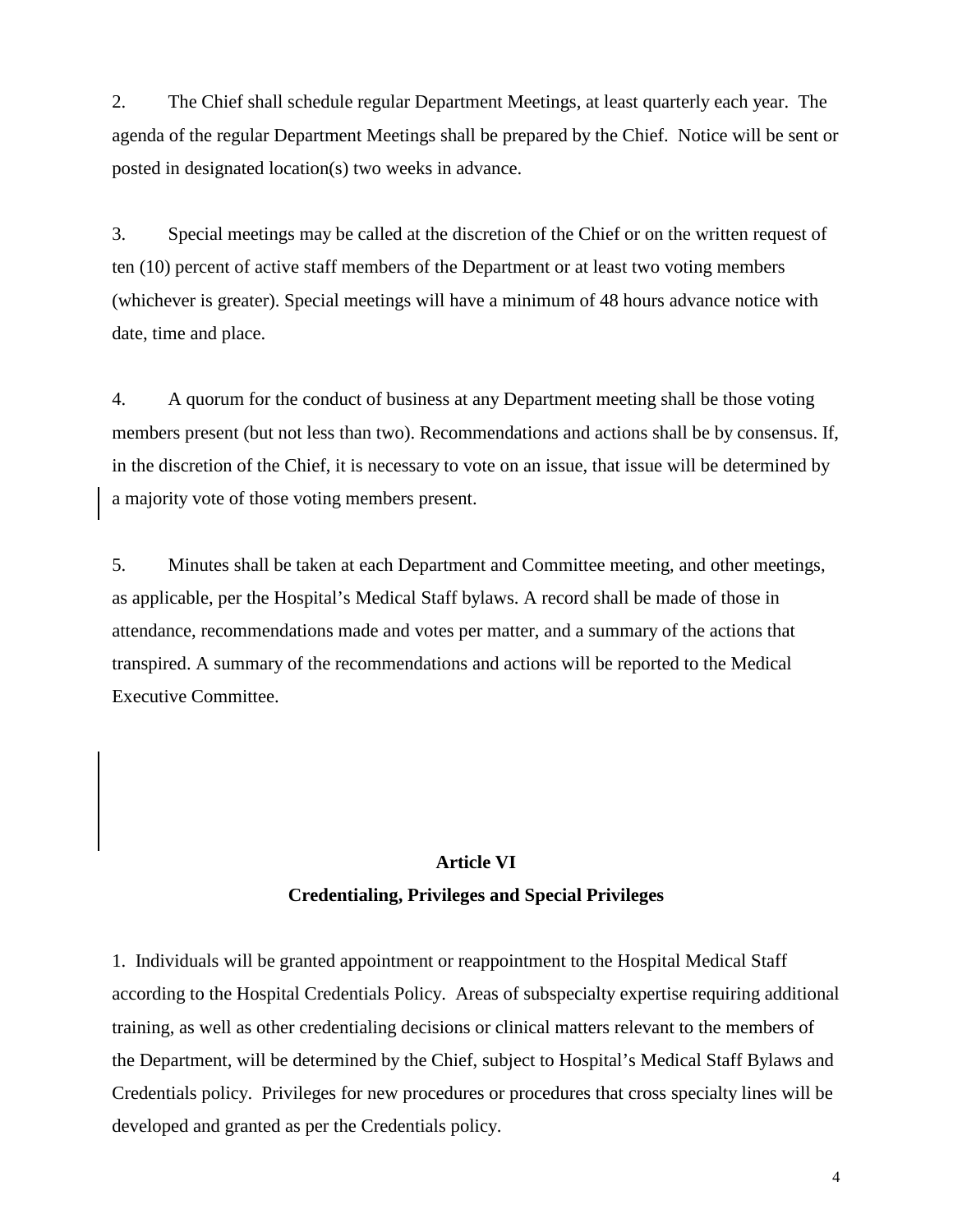2. The Chief or designee shall keep a roster of all members of the Department and make periodic reviews of their qualifications.

#### **ARTICLE VII**

#### **On-Call Policies**

The Chief, or as delegated another member of the department, shall be responsible for establishing the on-call schedule consistent with requirements established by Hospital Administration for the Department members.

## **ARTICLE VIII**

#### **Amendments**

These Rules and Regulations may be amended by the Chief with the approval of the Executive Committee and the Medical Executive Committee. Notice of these changes will be sent to all members of the Department within a reasonable period of time.